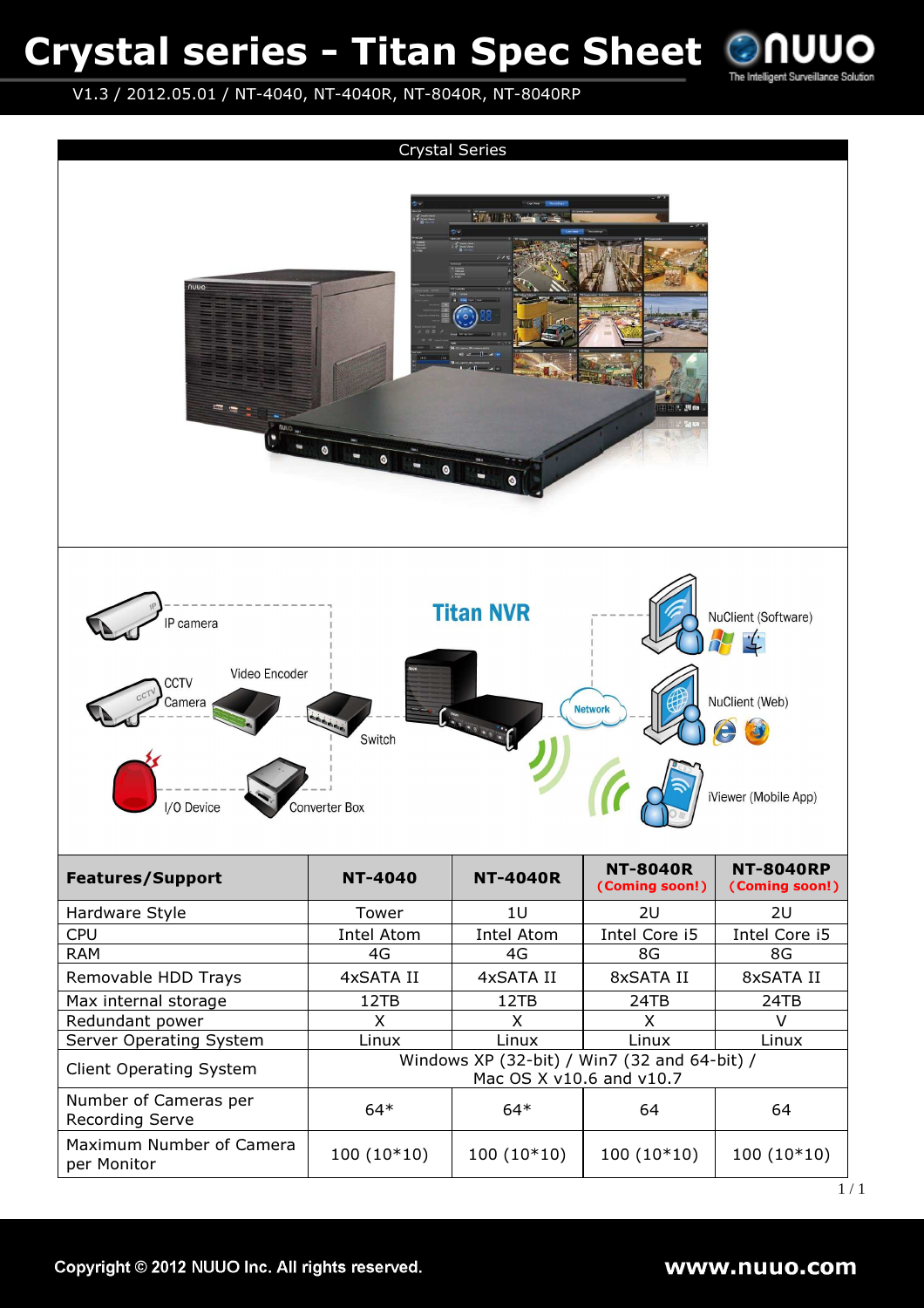# Crystal series - Titan Spec Sheet



### V1.3 / 2012.05.01 / NT-4040, NT-4040R, NT-8040R, NT-8040RP

| <b>ONVIF Device Support</b><br>$\vee$<br>V<br>$\vee$<br>V<br>H.264, MPEG4,<br>H.264,<br>H.264,<br>H.264,<br>Video Compression<br><b>MJPEG</b><br>MPEG4, MJPEG<br>MPEG4, MJPEG<br>MPEG4, MJPEG<br>$\vee$<br>Multiple Stream Profile<br>V<br>$\vee$<br>V<br>Automatic Camera Model<br>$\vee$<br>$\vee$<br>$\vee$<br>V<br>Detection<br>Supported Camera Brand (DP<br>50<br>50<br>50<br>50<br>V2.0)<br>Supported Camera Model<br>1723<br>1723<br>1723<br>1723<br>(DP v2.0)<br><b>Edge Motion</b><br>$\vee$<br>V<br>$\vee$<br>V<br>$\vee$<br>$\vee$<br>V<br>$\vee$<br>Intuitive Emap<br>$\vee$<br>$\vee$<br>$\vee$<br>$\vee$<br>I/O Control<br>$\vee$<br>$\vee$<br>Audio Recording (Listen)<br>V<br>V<br>$\vee$<br>$\vee$<br>$\vee$<br>$\vee$<br>PTZ control<br>Support Panomorph PTZ<br>$\vee$<br>V<br>V<br>V<br>(360°)<br>$\vee$<br>V<br>$\vee$<br><b>Image Fusion</b><br>V<br>$\vee$<br>$\vee$<br>$\vee$<br>$\vee$<br>Record on Schedule<br>$\vee$<br>$\vee$<br>$\vee$<br>Record on Event<br>V<br>$\vee$<br>$\vee$<br>$\vee$<br>$\vee$<br>Smart Search and Playback<br>$\vee$<br>$\vee$<br>$\vee$<br>$\vee$<br>Central User Privilege<br>Web Client<br>Internet Explorer 8 and later, Firefox 4.0-9.0 (Windows version)<br>Mobile Client<br>iPhone, iPad, Android<br>$\vee$<br>$\vee$<br>V<br>Auto/ Manual Backup<br>v<br>AVI, ASF, MOV<br>Export<br>Number of Spot-out for Live<br>16<br>16<br>16<br>16<br>Viewing<br>$\vee$<br>Dual LAN<br>$\vee$<br>$\vee$<br>$\vee$<br><b>RAID</b><br>0, 1, 5, 10<br>V<br>Watermark<br>V<br>V<br>V<br>$\vee$<br>$\vee$<br>$\vee$<br>$\vee$<br>Watchdog<br>$\vee$<br>$\vee$<br>V<br>V<br>Instant Liveview / Playback<br><b>System</b><br><b>Configuration Wizards</b><br>$\vee$<br>$\vee$<br>$\vee$<br>$\vee$<br>$\vee$<br><b>Automatic Device Scanning</b><br>$\vee$<br>V<br>V<br><b>Automatic Device Model</b><br>$\vee$<br>$\vee$<br>$\vee$<br>V<br>Detection<br>Log Tool<br>$\vee$<br>$\vee$<br>$\vee$<br>$\vee$<br>Transfer license (New!)<br>$\vee$<br>$\vee$<br>$\vee$<br>$\vee$<br>$\vee$<br>$\vee$<br>$\vee$<br>$\vee$<br>License Management<br><b>PTZ</b><br>Point and click control (by<br>$\vee$<br>$\vee$<br>$\vee$<br>V<br>camera)<br><b>Goto Preset Positions</b><br>$\vee$<br>V<br>V<br>V<br>$\vee$<br>V<br>V<br>Digital PTZ<br>V | Maximum Number of Camera<br>per NuClient | 400 | 400 | 400 | 400 |
|------------------------------------------------------------------------------------------------------------------------------------------------------------------------------------------------------------------------------------------------------------------------------------------------------------------------------------------------------------------------------------------------------------------------------------------------------------------------------------------------------------------------------------------------------------------------------------------------------------------------------------------------------------------------------------------------------------------------------------------------------------------------------------------------------------------------------------------------------------------------------------------------------------------------------------------------------------------------------------------------------------------------------------------------------------------------------------------------------------------------------------------------------------------------------------------------------------------------------------------------------------------------------------------------------------------------------------------------------------------------------------------------------------------------------------------------------------------------------------------------------------------------------------------------------------------------------------------------------------------------------------------------------------------------------------------------------------------------------------------------------------------------------------------------------------------------------------------------------------------------------------------------------------------------------------------------------------------------------------------------------------------------------------------------------------------------------------------------------------------------------------------------------------------------------------------------------------------------------------------------------------------------------------|------------------------------------------|-----|-----|-----|-----|
|                                                                                                                                                                                                                                                                                                                                                                                                                                                                                                                                                                                                                                                                                                                                                                                                                                                                                                                                                                                                                                                                                                                                                                                                                                                                                                                                                                                                                                                                                                                                                                                                                                                                                                                                                                                                                                                                                                                                                                                                                                                                                                                                                                                                                                                                                    |                                          |     |     |     |     |
|                                                                                                                                                                                                                                                                                                                                                                                                                                                                                                                                                                                                                                                                                                                                                                                                                                                                                                                                                                                                                                                                                                                                                                                                                                                                                                                                                                                                                                                                                                                                                                                                                                                                                                                                                                                                                                                                                                                                                                                                                                                                                                                                                                                                                                                                                    |                                          |     |     |     |     |
|                                                                                                                                                                                                                                                                                                                                                                                                                                                                                                                                                                                                                                                                                                                                                                                                                                                                                                                                                                                                                                                                                                                                                                                                                                                                                                                                                                                                                                                                                                                                                                                                                                                                                                                                                                                                                                                                                                                                                                                                                                                                                                                                                                                                                                                                                    |                                          |     |     |     |     |
|                                                                                                                                                                                                                                                                                                                                                                                                                                                                                                                                                                                                                                                                                                                                                                                                                                                                                                                                                                                                                                                                                                                                                                                                                                                                                                                                                                                                                                                                                                                                                                                                                                                                                                                                                                                                                                                                                                                                                                                                                                                                                                                                                                                                                                                                                    |                                          |     |     |     |     |
|                                                                                                                                                                                                                                                                                                                                                                                                                                                                                                                                                                                                                                                                                                                                                                                                                                                                                                                                                                                                                                                                                                                                                                                                                                                                                                                                                                                                                                                                                                                                                                                                                                                                                                                                                                                                                                                                                                                                                                                                                                                                                                                                                                                                                                                                                    |                                          |     |     |     |     |
|                                                                                                                                                                                                                                                                                                                                                                                                                                                                                                                                                                                                                                                                                                                                                                                                                                                                                                                                                                                                                                                                                                                                                                                                                                                                                                                                                                                                                                                                                                                                                                                                                                                                                                                                                                                                                                                                                                                                                                                                                                                                                                                                                                                                                                                                                    |                                          |     |     |     |     |
|                                                                                                                                                                                                                                                                                                                                                                                                                                                                                                                                                                                                                                                                                                                                                                                                                                                                                                                                                                                                                                                                                                                                                                                                                                                                                                                                                                                                                                                                                                                                                                                                                                                                                                                                                                                                                                                                                                                                                                                                                                                                                                                                                                                                                                                                                    |                                          |     |     |     |     |
|                                                                                                                                                                                                                                                                                                                                                                                                                                                                                                                                                                                                                                                                                                                                                                                                                                                                                                                                                                                                                                                                                                                                                                                                                                                                                                                                                                                                                                                                                                                                                                                                                                                                                                                                                                                                                                                                                                                                                                                                                                                                                                                                                                                                                                                                                    |                                          |     |     |     |     |
|                                                                                                                                                                                                                                                                                                                                                                                                                                                                                                                                                                                                                                                                                                                                                                                                                                                                                                                                                                                                                                                                                                                                                                                                                                                                                                                                                                                                                                                                                                                                                                                                                                                                                                                                                                                                                                                                                                                                                                                                                                                                                                                                                                                                                                                                                    |                                          |     |     |     |     |
|                                                                                                                                                                                                                                                                                                                                                                                                                                                                                                                                                                                                                                                                                                                                                                                                                                                                                                                                                                                                                                                                                                                                                                                                                                                                                                                                                                                                                                                                                                                                                                                                                                                                                                                                                                                                                                                                                                                                                                                                                                                                                                                                                                                                                                                                                    |                                          |     |     |     |     |
|                                                                                                                                                                                                                                                                                                                                                                                                                                                                                                                                                                                                                                                                                                                                                                                                                                                                                                                                                                                                                                                                                                                                                                                                                                                                                                                                                                                                                                                                                                                                                                                                                                                                                                                                                                                                                                                                                                                                                                                                                                                                                                                                                                                                                                                                                    |                                          |     |     |     |     |
|                                                                                                                                                                                                                                                                                                                                                                                                                                                                                                                                                                                                                                                                                                                                                                                                                                                                                                                                                                                                                                                                                                                                                                                                                                                                                                                                                                                                                                                                                                                                                                                                                                                                                                                                                                                                                                                                                                                                                                                                                                                                                                                                                                                                                                                                                    |                                          |     |     |     |     |
|                                                                                                                                                                                                                                                                                                                                                                                                                                                                                                                                                                                                                                                                                                                                                                                                                                                                                                                                                                                                                                                                                                                                                                                                                                                                                                                                                                                                                                                                                                                                                                                                                                                                                                                                                                                                                                                                                                                                                                                                                                                                                                                                                                                                                                                                                    |                                          |     |     |     |     |
|                                                                                                                                                                                                                                                                                                                                                                                                                                                                                                                                                                                                                                                                                                                                                                                                                                                                                                                                                                                                                                                                                                                                                                                                                                                                                                                                                                                                                                                                                                                                                                                                                                                                                                                                                                                                                                                                                                                                                                                                                                                                                                                                                                                                                                                                                    |                                          |     |     |     |     |
|                                                                                                                                                                                                                                                                                                                                                                                                                                                                                                                                                                                                                                                                                                                                                                                                                                                                                                                                                                                                                                                                                                                                                                                                                                                                                                                                                                                                                                                                                                                                                                                                                                                                                                                                                                                                                                                                                                                                                                                                                                                                                                                                                                                                                                                                                    |                                          |     |     |     |     |
|                                                                                                                                                                                                                                                                                                                                                                                                                                                                                                                                                                                                                                                                                                                                                                                                                                                                                                                                                                                                                                                                                                                                                                                                                                                                                                                                                                                                                                                                                                                                                                                                                                                                                                                                                                                                                                                                                                                                                                                                                                                                                                                                                                                                                                                                                    |                                          |     |     |     |     |
|                                                                                                                                                                                                                                                                                                                                                                                                                                                                                                                                                                                                                                                                                                                                                                                                                                                                                                                                                                                                                                                                                                                                                                                                                                                                                                                                                                                                                                                                                                                                                                                                                                                                                                                                                                                                                                                                                                                                                                                                                                                                                                                                                                                                                                                                                    |                                          |     |     |     |     |
|                                                                                                                                                                                                                                                                                                                                                                                                                                                                                                                                                                                                                                                                                                                                                                                                                                                                                                                                                                                                                                                                                                                                                                                                                                                                                                                                                                                                                                                                                                                                                                                                                                                                                                                                                                                                                                                                                                                                                                                                                                                                                                                                                                                                                                                                                    |                                          |     |     |     |     |
|                                                                                                                                                                                                                                                                                                                                                                                                                                                                                                                                                                                                                                                                                                                                                                                                                                                                                                                                                                                                                                                                                                                                                                                                                                                                                                                                                                                                                                                                                                                                                                                                                                                                                                                                                                                                                                                                                                                                                                                                                                                                                                                                                                                                                                                                                    |                                          |     |     |     |     |
|                                                                                                                                                                                                                                                                                                                                                                                                                                                                                                                                                                                                                                                                                                                                                                                                                                                                                                                                                                                                                                                                                                                                                                                                                                                                                                                                                                                                                                                                                                                                                                                                                                                                                                                                                                                                                                                                                                                                                                                                                                                                                                                                                                                                                                                                                    |                                          |     |     |     |     |
|                                                                                                                                                                                                                                                                                                                                                                                                                                                                                                                                                                                                                                                                                                                                                                                                                                                                                                                                                                                                                                                                                                                                                                                                                                                                                                                                                                                                                                                                                                                                                                                                                                                                                                                                                                                                                                                                                                                                                                                                                                                                                                                                                                                                                                                                                    |                                          |     |     |     |     |
|                                                                                                                                                                                                                                                                                                                                                                                                                                                                                                                                                                                                                                                                                                                                                                                                                                                                                                                                                                                                                                                                                                                                                                                                                                                                                                                                                                                                                                                                                                                                                                                                                                                                                                                                                                                                                                                                                                                                                                                                                                                                                                                                                                                                                                                                                    |                                          |     |     |     |     |
|                                                                                                                                                                                                                                                                                                                                                                                                                                                                                                                                                                                                                                                                                                                                                                                                                                                                                                                                                                                                                                                                                                                                                                                                                                                                                                                                                                                                                                                                                                                                                                                                                                                                                                                                                                                                                                                                                                                                                                                                                                                                                                                                                                                                                                                                                    |                                          |     |     |     |     |
|                                                                                                                                                                                                                                                                                                                                                                                                                                                                                                                                                                                                                                                                                                                                                                                                                                                                                                                                                                                                                                                                                                                                                                                                                                                                                                                                                                                                                                                                                                                                                                                                                                                                                                                                                                                                                                                                                                                                                                                                                                                                                                                                                                                                                                                                                    |                                          |     |     |     |     |
|                                                                                                                                                                                                                                                                                                                                                                                                                                                                                                                                                                                                                                                                                                                                                                                                                                                                                                                                                                                                                                                                                                                                                                                                                                                                                                                                                                                                                                                                                                                                                                                                                                                                                                                                                                                                                                                                                                                                                                                                                                                                                                                                                                                                                                                                                    |                                          |     |     |     |     |
|                                                                                                                                                                                                                                                                                                                                                                                                                                                                                                                                                                                                                                                                                                                                                                                                                                                                                                                                                                                                                                                                                                                                                                                                                                                                                                                                                                                                                                                                                                                                                                                                                                                                                                                                                                                                                                                                                                                                                                                                                                                                                                                                                                                                                                                                                    |                                          |     |     |     |     |
|                                                                                                                                                                                                                                                                                                                                                                                                                                                                                                                                                                                                                                                                                                                                                                                                                                                                                                                                                                                                                                                                                                                                                                                                                                                                                                                                                                                                                                                                                                                                                                                                                                                                                                                                                                                                                                                                                                                                                                                                                                                                                                                                                                                                                                                                                    |                                          |     |     |     |     |
|                                                                                                                                                                                                                                                                                                                                                                                                                                                                                                                                                                                                                                                                                                                                                                                                                                                                                                                                                                                                                                                                                                                                                                                                                                                                                                                                                                                                                                                                                                                                                                                                                                                                                                                                                                                                                                                                                                                                                                                                                                                                                                                                                                                                                                                                                    |                                          |     |     |     |     |
|                                                                                                                                                                                                                                                                                                                                                                                                                                                                                                                                                                                                                                                                                                                                                                                                                                                                                                                                                                                                                                                                                                                                                                                                                                                                                                                                                                                                                                                                                                                                                                                                                                                                                                                                                                                                                                                                                                                                                                                                                                                                                                                                                                                                                                                                                    |                                          |     |     |     |     |
|                                                                                                                                                                                                                                                                                                                                                                                                                                                                                                                                                                                                                                                                                                                                                                                                                                                                                                                                                                                                                                                                                                                                                                                                                                                                                                                                                                                                                                                                                                                                                                                                                                                                                                                                                                                                                                                                                                                                                                                                                                                                                                                                                                                                                                                                                    |                                          |     |     |     |     |
|                                                                                                                                                                                                                                                                                                                                                                                                                                                                                                                                                                                                                                                                                                                                                                                                                                                                                                                                                                                                                                                                                                                                                                                                                                                                                                                                                                                                                                                                                                                                                                                                                                                                                                                                                                                                                                                                                                                                                                                                                                                                                                                                                                                                                                                                                    |                                          |     |     |     |     |
|                                                                                                                                                                                                                                                                                                                                                                                                                                                                                                                                                                                                                                                                                                                                                                                                                                                                                                                                                                                                                                                                                                                                                                                                                                                                                                                                                                                                                                                                                                                                                                                                                                                                                                                                                                                                                                                                                                                                                                                                                                                                                                                                                                                                                                                                                    |                                          |     |     |     |     |
|                                                                                                                                                                                                                                                                                                                                                                                                                                                                                                                                                                                                                                                                                                                                                                                                                                                                                                                                                                                                                                                                                                                                                                                                                                                                                                                                                                                                                                                                                                                                                                                                                                                                                                                                                                                                                                                                                                                                                                                                                                                                                                                                                                                                                                                                                    |                                          |     |     |     |     |
|                                                                                                                                                                                                                                                                                                                                                                                                                                                                                                                                                                                                                                                                                                                                                                                                                                                                                                                                                                                                                                                                                                                                                                                                                                                                                                                                                                                                                                                                                                                                                                                                                                                                                                                                                                                                                                                                                                                                                                                                                                                                                                                                                                                                                                                                                    |                                          |     |     |     |     |
|                                                                                                                                                                                                                                                                                                                                                                                                                                                                                                                                                                                                                                                                                                                                                                                                                                                                                                                                                                                                                                                                                                                                                                                                                                                                                                                                                                                                                                                                                                                                                                                                                                                                                                                                                                                                                                                                                                                                                                                                                                                                                                                                                                                                                                                                                    |                                          |     |     |     |     |
|                                                                                                                                                                                                                                                                                                                                                                                                                                                                                                                                                                                                                                                                                                                                                                                                                                                                                                                                                                                                                                                                                                                                                                                                                                                                                                                                                                                                                                                                                                                                                                                                                                                                                                                                                                                                                                                                                                                                                                                                                                                                                                                                                                                                                                                                                    |                                          |     |     |     |     |
|                                                                                                                                                                                                                                                                                                                                                                                                                                                                                                                                                                                                                                                                                                                                                                                                                                                                                                                                                                                                                                                                                                                                                                                                                                                                                                                                                                                                                                                                                                                                                                                                                                                                                                                                                                                                                                                                                                                                                                                                                                                                                                                                                                                                                                                                                    |                                          |     |     |     |     |
|                                                                                                                                                                                                                                                                                                                                                                                                                                                                                                                                                                                                                                                                                                                                                                                                                                                                                                                                                                                                                                                                                                                                                                                                                                                                                                                                                                                                                                                                                                                                                                                                                                                                                                                                                                                                                                                                                                                                                                                                                                                                                                                                                                                                                                                                                    |                                          |     |     |     |     |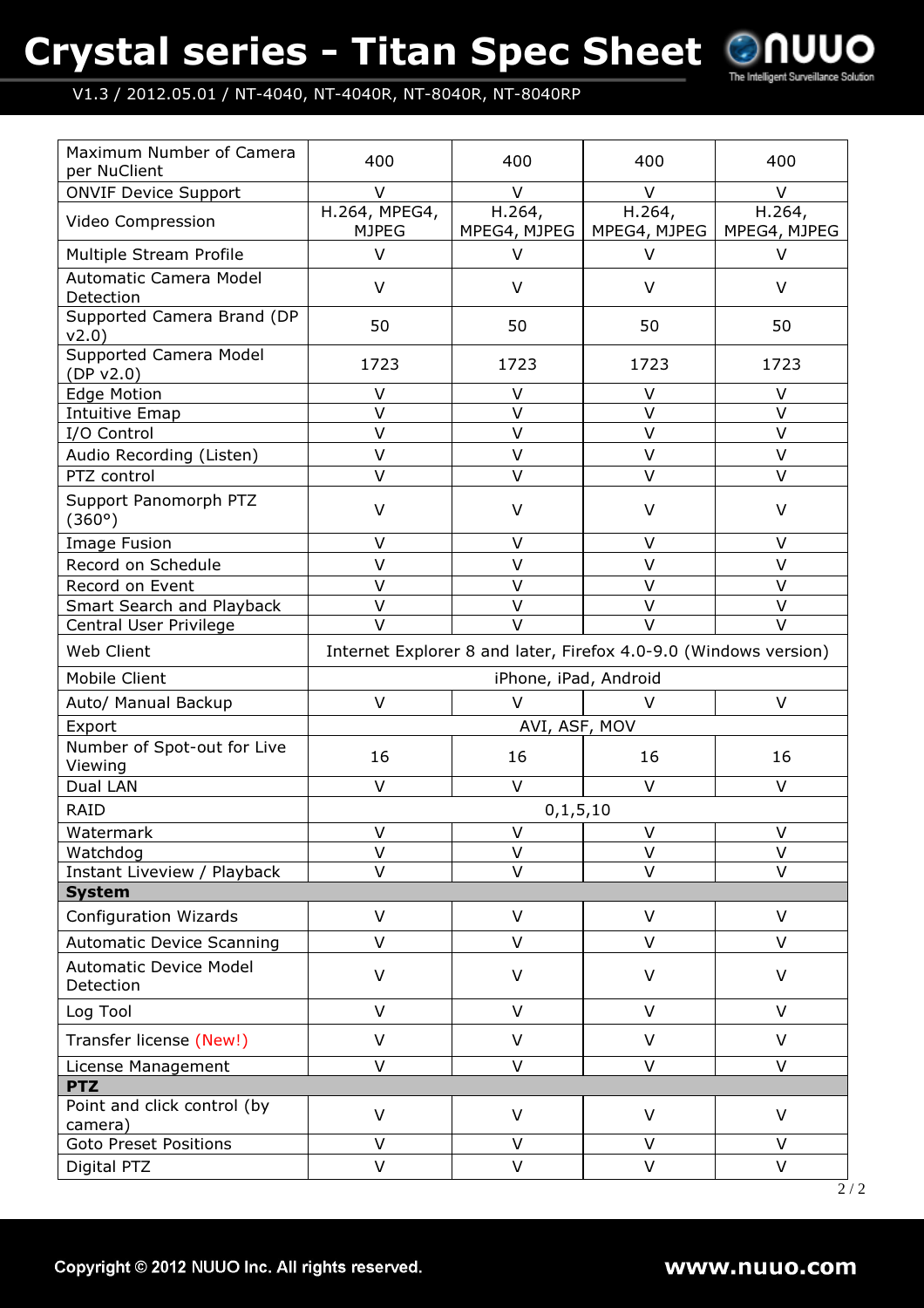# Crystal series - Titan Spec Sheet



#### V1.3 / 2012.05.01 / NT-4040, NT-4040R, NT-8040R, NT-8040RP

| Support Immervision PTZ<br>(360°)                   | V                       | $\vee$            | $\vee$                                                              | $\vee$           |
|-----------------------------------------------------|-------------------------|-------------------|---------------------------------------------------------------------|------------------|
| Support VIVOTEK Fisheye                             | $\vee$                  | $\vee$            | $\vee$                                                              | $\vee$           |
| camera (New!)                                       |                         |                   |                                                                     |                  |
| Joystick support                                    | $\vee$                  | $\vee$            | $\vee$                                                              | $\vee$           |
| <b>LiveView</b>                                     |                         |                   |                                                                     |                  |
| Public/Private View                                 | V                       | $\vee$            | $\vee$                                                              | $\vee$           |
| Max Content Per View                                | 100                     | 100               | 100                                                                 | 100              |
| <b>Hide Toolbar</b>                                 | V                       | $\vee$            | V                                                                   | V                |
| <b>View Tour</b>                                    | $\vee$                  | $\vee$            | $\vee$                                                              | $\vee$           |
| Snapshot                                            | $\vee$                  | $\vee$            | $\vee$                                                              | $\vee$           |
| <b>Instant Playback</b>                             | $\vee$                  | $\vee$            | $\vee$                                                              | $\vee$           |
| <b>Recording &amp; Backup</b>                       |                         |                   |                                                                     |                  |
| Manual Record                                       | V                       | $\vee$            | V                                                                   | V                |
| Always Record                                       | $\overline{\mathsf{v}}$ | $\overline{\vee}$ | $\vee$                                                              | $\vee$           |
| Schedule Record                                     | $\vee$                  | $\vee$            | $\vee$                                                              | $\vee$           |
| Record on Event                                     | $\vee$                  | $\vee$            | V                                                                   | $\vee$           |
| Recording to Storage Area<br>Networks(SAN: iSCSI)** | $\vee$                  | $\vee$            | $\vee$                                                              | $\vee$           |
| Recording to DAS (eSATA)**                          | $\vee$                  | $\vee$            | V                                                                   | $\vee$           |
| Backup to FTP                                       | $\vee$                  | $\vee$            | $\vee$                                                              | $\vee$           |
| Pre-event and Post-event                            |                         |                   |                                                                     |                  |
| Recording                                           | $\vee$                  | $\vee$            | $\vee$                                                              | $\vee$           |
| <b>Playback</b>                                     |                         |                   |                                                                     |                  |
| Max View Items Per View                             | 100                     | 100               | 100                                                                 | 100              |
| <b>Smart Search</b>                                 | $\vee$                  | $\vee$            | V                                                                   | V                |
| Event list in Recording                             | $\vee$                  | V                 | V                                                                   | $\vee$           |
| <b>Event Associated Video</b>                       | $\vee$                  | V                 | V                                                                   | $\vee$           |
| <b>Graphical Timeline</b>                           | $\vee$                  | $\vee$            | $\vee$                                                              | $\vee$           |
| Adjust Playback Speed                               | $\vee$                  | $\vee$            | $\vee$                                                              | $\vee$           |
| Motion / Event Search                               | $\vee$                  | $\vee$            | $\vee$                                                              | $\vee$           |
| <b>Time/Date Search</b>                             | $\vee$                  | $\vee$            | V                                                                   | $\vee$           |
| <b>Event</b>                                        |                         |                   |                                                                     |                  |
| Digital Input                                       | $\vee$                  | $\vee$            | V                                                                   | $\vee$           |
| <b>Edge Motion Detection</b>                        | $\vee$                  | $\vee$            | V                                                                   | $\vee$           |
| Camera Signal Lost                                  | V                       | $\vee$            | V                                                                   | $\vee$           |
| Abnormal disk status                                | V                       | $\vee$            | V                                                                   | V                |
| Backup unfinished                                   | $\vee$                  | $\vee$            | $\vee$                                                              | $\vee$           |
| <b>Event Notification</b>                           |                         |                   |                                                                     |                  |
|                                                     | $\vee$                  |                   |                                                                     |                  |
| Camera Recording                                    | $\vee$                  | $\vee$<br>$\vee$  | V<br>$\vee$                                                         | $\vee$<br>$\vee$ |
| <b>Trigger Digital Output</b>                       | $\overline{\mathsf{V}}$ | $\vee$            | $\vee$                                                              | $\vee$           |
| Send E-mail                                         | $\vee$                  | $\vee$            | V                                                                   | $\vee$           |
| On Screen Display                                   | $\vee$                  | $\vee$            | V                                                                   | $\vee$           |
| Popup Live Video                                    |                         |                   |                                                                     |                  |
| <b>User Privilege</b>                               |                         |                   |                                                                     |                  |
| Restrict Access to Live View                        | V<br>$\vee$             | V                 | V                                                                   | V                |
| Restrict Access to Playback                         |                         | $\vee$            | $\vee$                                                              | $\vee$           |
| Restrict Access to PTZ                              | $\vee$                  | $\vee$            | V                                                                   | $\vee$           |
| <b>Configuration Privilege</b>                      | $\vee$                  | $\vee$            | $\vee$                                                              | $\vee$           |
| <b>Others</b>                                       |                         |                   |                                                                     |                  |
| Provide SDK                                         | $\vee$                  | $\vee$            | $\vee$                                                              | $\vee$           |
| Supported Language(21                               |                         |                   | Chinese (Simplified), Chinese (Traditional), Czech, Dutch, English, | 3/3              |